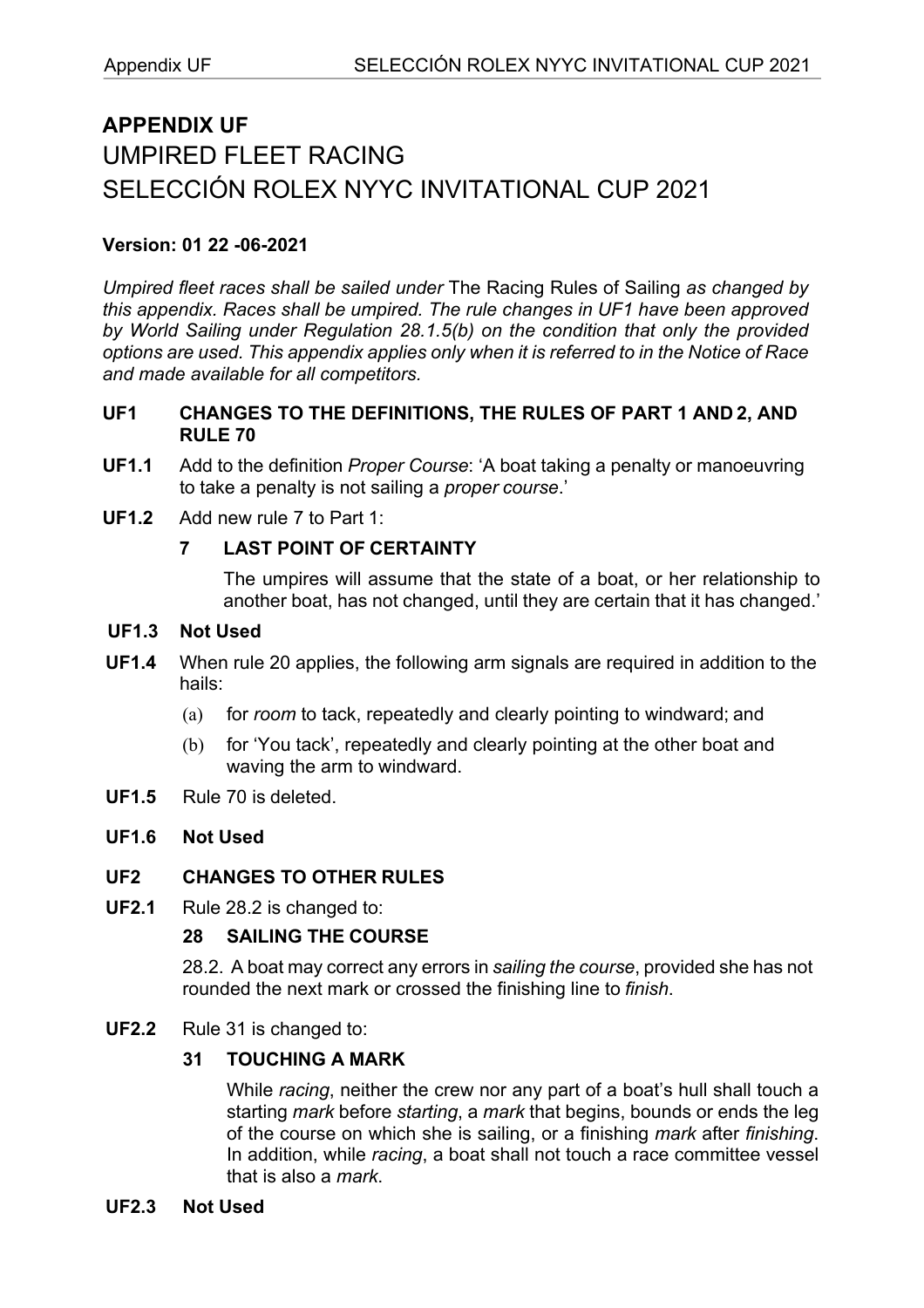# **UF3 ON WATER PROTESTS AND PENALTIES**

**UF3.1** In this appendix, 'a penalty' will mean the

following:

A One-Turn Penalty taken in accordance with rule

44.2.

**UF3.2** The first sentence of rule 44.1 is changed to: 'A boat may take a penalty when, in an incident while *racing*, she may have broken one or more of the *rules* of Part 2 (except rule 14 when she has caused damage or injury), rule 31 or rule 42. However, when she may have broken a rule of Part 2 and rule 31 in the same incident, she need not take the penalty for breaking rule 31'

## **UF3.3 On the Water Protests by Boats and Penalties**

(a) While racing, a boat may protest another boat under a rule of Part 2 (except rule

14) or under rule 31 or rule 42; however, a boat may only protest under a rule of Part 2 for an incident in which she was involved. To do so she shall hail 'Protest' and conspicuously display a red flag at the first reasonable opportunity for each. She shall remove the flag before, or at the first reasonable opportunity after a boat involved in the incident has taken a penalty voluntarily or after an umpire's decision.

(b) A boat that protests as provided in rule UF3.3(a) is not entitled to a hearing, unless an umpire signals in accordance with UF3.5(d). Instead, a boat involved in the incident may acknowledge breaking a rule by voluntarily taking a penalty. An umpire may penalize any boat that broke a rule and was not exonerated, unless the boat took a penalty voluntarily.

#### **UF3.4 Penalties and Protests Initiated by an Umpire**

- (a) When a boat
	- (1) breaks rule 31 and does not take a penalty,
	- (2) breaks rule 42,
	- (3) gains an advantage despite taking a penalty,
	- (4) commits a breach of sportsmanship, or
	- (5) fails to comply with rule UF3.6 or to take a penalty when required to do so by an umpire,
	- (6) fails to comply with rule UF2.1 (rule 28.2) an umpire shall disqualify her under rule UF3.5(c).

an umpire may penalize her without a protest by another boat. The umpire may impose a penalty or more, each signalled in accordance with rule UF3.5(b), or disqualify her under rule UF3.5(c), or report the incident to the protest committee for further action. If a boat is penalized under rule UF3.4(a)(5) for not taking a penalty or taking a penalty incorrectly, the original penalty is cancelled,

(b) An umpire who decides, based on his own observation or a report received from any source, that a boat may have broken a rule, other than rule UF3.6 or rule 28 or a rule listed in rule UF3.3(a), may inform the protest committee for its action under rule 60.3. However, he will not inform the protest committee of an alleged breach of rule 14 unless there is damage or injury.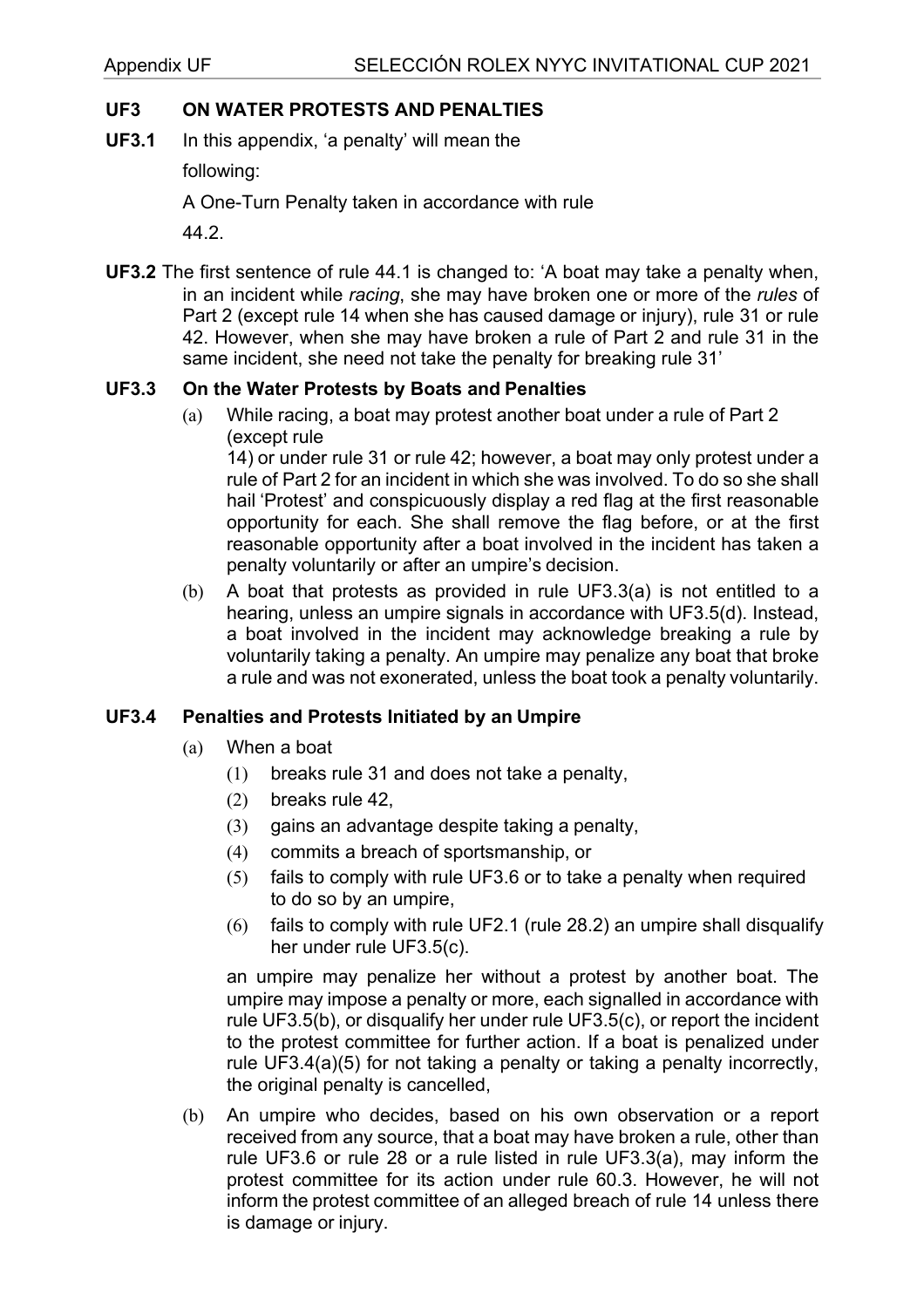#### **UF3.5 Umpire Signals**

An umpire will signal a decision as follows:

- (a) A green and white flag with one long sound means 'No penalty.'
- (b) A red flag with one long sound means 'a penalty is imposed or remains outstanding.' The umpire will hail or signal to identify each such boat.
- (c) A black flag with one long sound means 'A boat is disqualified.' The umpire will hail or signal to identify the boat disqualified.

#### **UF3.6 Imposed Penalties**

- (a) A boat penalized under rule UF3.5(b) shall take a penalty.
- (b) A boat disqualified under rule UF3.5(c) shall promptly leave the course area.

#### **UF4 RACE COMMITTEE ACTIONS**

**UF4.**1 At the finishing line, the race committee will inform the competitors about each boat's finishing place or scoring abbreviation. After this has been done, the race committee will promptly display flag B with one sound. Flag B will be displayed for at least two minutes and then removed with one sound. If the race committee changes the scoring information provided at the finishing line while flag B is displayed, it will display flag L with one sound. Flag B will continue to be displayed for at least two minutes after any changes are made.

> After boats have finished, the race committee will inform competitors about the results over radio on **[insert channel]**.

#### **UF5 PROTESTS; REQUESTS FOR REDRESS OR REOPENING; APPEALS; OTHER PROCEEDINGS**

**UF5.1** No proceedings of any kind may be taken in relation to any action or nonaction by an umpire.

#### **UF5.2 Not Used**

- **UF5.3** A boat intending to
	- (a) protest another boat under a rule other than rule UF3.6 or rule 28, or a rule listed in rule UF3.3(a),
	- (b) protest another boat under rule 14 if there was contact that caused damage or injury, or
	- (c) request redress

shall inform the race committee in the following way:

hail the race committee before or during the display of flag B.

- **UF5.4** The time limit defined in rule UF5.3 also applies to protests under rule UF5.9, UF5.10 and UF5.11 when such protests are permitted. The protest committee shall extend the time limit if there is good reason to do so.
- **UF5.5** The race committee will promptly inform the protest committee about any protests or requests for redress made under rule UF5.3.
- **UF5.6** The third sentence of rule 61.1(a) and all of rule 61.1(a)(2) are deleted. Rule 62.1(a) is deleted.